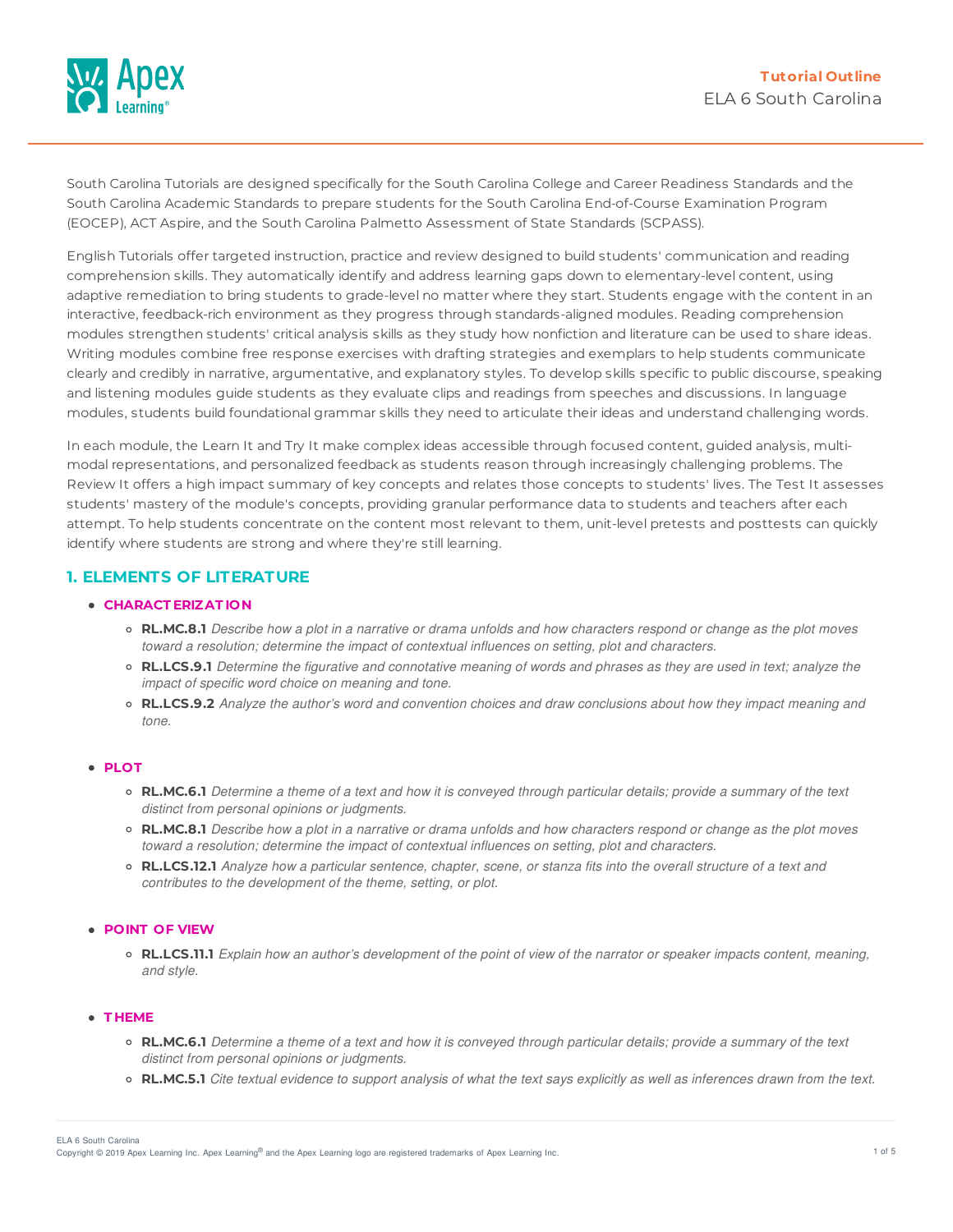# **2. LANGUAGE USAGE**

## **FIGURAT IVE LANGUAGE**

- o RL.LCS.9.1 Determine the figurative and connotative meaning of words and phrases as they are used in text; analyze the *impact of specific word choice on meaning and tone.*
- o RL.LCS.9.2 Analyze the author's word and convention choices and draw conclusions about how they impact meaning and *tone.*
- o RI.LCS.8.1 Determine figurative, connotative, and technical meanings of words and phrases used in a text; analyze the *impact of specific word choice on meaning and tone.*
- RILCS.9.2 Determine or clarify the meaning of a word or phrase using knowledge of word patterns, origins, bases, and *affixes.*

### **CONNOT AT ION AND DENOT AT ION**

- o RL.LCS.9.1 Determine the figurative and connotative meaning of words and phrases as they are used in text; analyze the *impact of specific word choice on meaning and tone.*
- RI.LCS.8.1 Determine figurative, connotative, and technical meanings of words and phrases used in a text; analyze the *impact of specific word choice on meaning and tone.*
- RL.LCS.9.2 Analyze the author's word and convention choices and draw conclusions about how they impact meaning and *tone.*
- RL.LCS.10.1 Use the overall meaning of a text or a word's position or function to determine the meaning of a word or phrase.
- RI.LCS.9.2 Determine or clarify the meaning of a word or phrase using knowledge of word patterns, origins, bases, and *affixes.*

## **3. ANALYZING LITERATURE**

#### **LIT ERARY CONT EXT**

- **I.3.2** *Examine historical, social, cultural, or political context to broaden inquiry.*
- RL.MC.7.2 Compare and contrast texts in different forms or genres in terms of their approaches to similar themes and topics.

## **COMPARING NARRAT IVES**

- RI.LCS.8.1 Determine figurative, connotative, and technical meanings of words and phrases used in a text; analyze the *impact of specific word choice on meaning and tone.*
- **RL.RC.13.3** *Read and respond to grade level text to become self-directed, critical readers, and thinkers.*
- **RI.P.4.1** *Read grade-level text with purpose and understanding.*
- o RI.RC.12.3 Read and respond according to task and purpose to become self-directed, critical readers and thinkers.
- o RL.MC.7.2 Compare and contrast texts in different forms or genres in terms of their approaches to similar themes and topics.
- RI.LCS.10.1 Analyze multiple accounts of the same event or topic, noting important similarities and differences in the *perspective represented.*

## **4. READING STRATEGIES**

#### **AUT HOR'S PURPOSE**

- **RI.LCS.8.2** *Identify text features and structures that support an author's ideas or claim.*
- **RI.LCS.11.1** *Identify text features and structures that support an author's idea or claim.*

### **CENT RAL IDEA AND SUMMARY**

- o RL.MC.6.1 Determine a theme of a text and how it is conveyed through particular details; provide a summary of the text *distinct from personal opinions or judgments.*
- o RI.MC.6.1 Provide an objective summary of a text with two or more central ideas; cite key supporting details.

## **MAKING INFERENCES**

- **RL.MC.5.1** Cite textual evidence to support analysis of what the text says explicitly as well as inferences drawn from the text.
- o RI.MC.5.1 Cite textual evidence to support analysis of what the text says explicitly as well as inferences drawn from the text.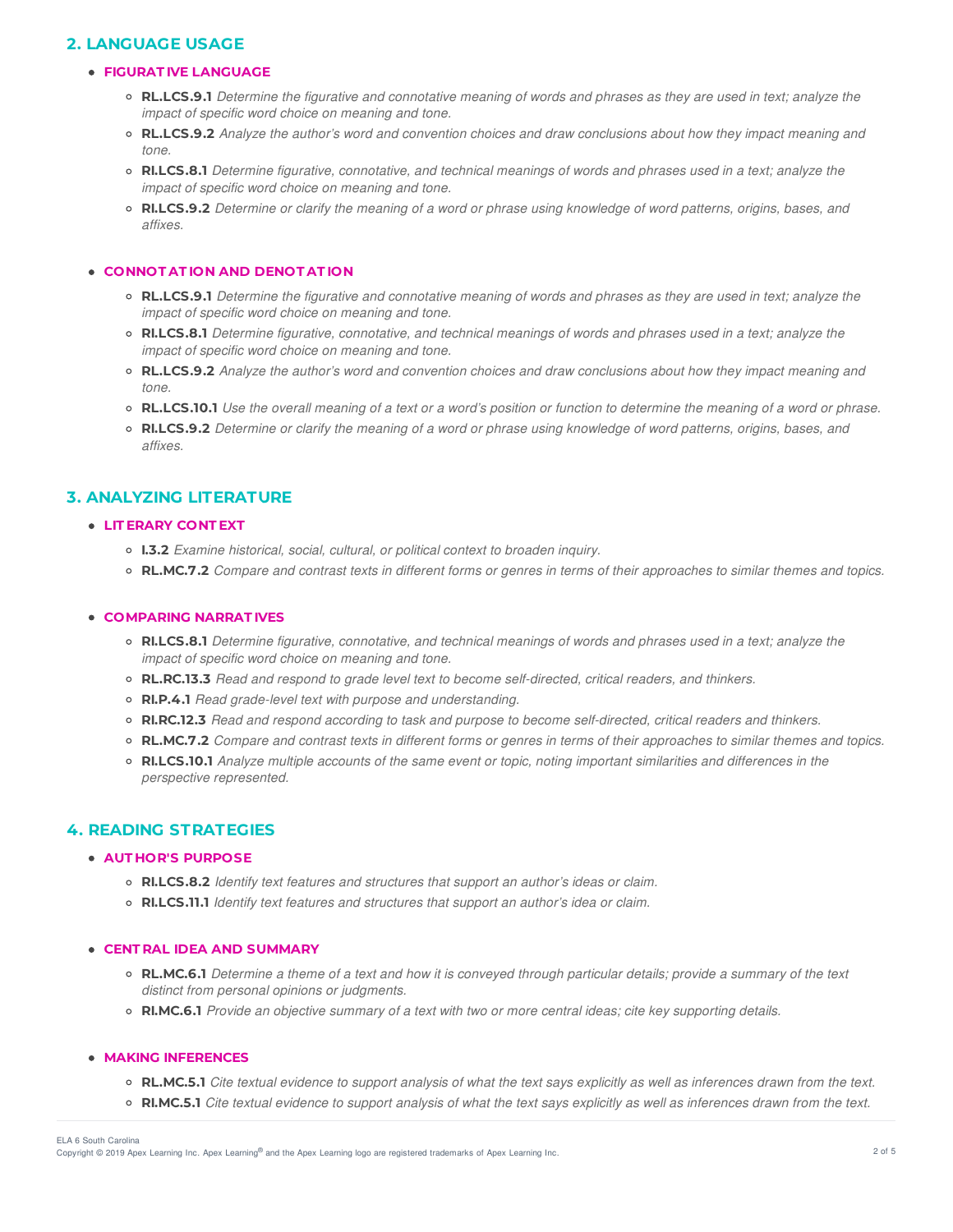○ RL.LCS.9.2 Analyze the author's word and convention choices and draw conclusions about how they impact meaning and *tone.*

## **5. ANALYZING INFORMATIONAL TEXTS 1**

## **T EXT ST RUCT URES**

- **RL.LCS.12.2** *Compare and contrast how different text structures contribute to meaning and impact the reader.*
- **RI.LCS.11.1** *Identify text features and structures that support an author's idea or claim.*

### **WORD CHOICE**

- o RL.LCS.10.6 Acquire and use general academic and domain-specific words or phrases that signal precise actions, emotions, *and states of being; demonstrate an understanding of nuances and jargon.*
- o RL.LCS.9.1 Determine the figurative and connotative meaning of words and phrases as they are used in text; analyze the *impact of specific word choice on meaning and tone.*
- RL.LCS.9.2 Analyze the author's word and convention choices and draw conclusions about how they impact meaning and *tone.*
- o RI.LCS.8.1 Determine figurative, connotative, and technical meanings of words and phrases used in a text; analyze the *impact of specific word choice on meaning and tone.*

## **6. ANALYZING INFORMATIONAL TEXTS 2**

#### **USING GRAPHICS**

- **C.MC.3.1** *Analyze the impact of selected media and formats on meaning.*
- **C.MC.3.2** *Utilize multimedia to enrich presentations.*
- **C.LCS.4.3.d** *chooses appropriate media; and*

### **MAKING AN ARGUMENT**

- C.MC.2.1 Gather information from print and multimedia sources to articulate claims and findings, sequencing ideas logically and using pertinent descriptions, facts, and details that support themes or central ideas to express perspectives clearly.
- **C.MC.2.2** *Distinguish between credible and non-credible sources of information.*
- RI.LCS.11.2 Trace and evaluate the argument and specific claims, distinguishing claims that are supported by reasons and *evidence from claims that are not.*

#### **UNDERST ANDING MEDIA**

**C.MC.3.1** *Analyze the impact of selected media and formats on meaning.*

## **7. WRITING SKILLS 1**

#### **PLANNING AND ORGANIZING AN ESSAY**

- **W.MCC.1.1.a** *introduce a focused claim and organize reasons and evidence clearly;*
- **W.MCC.1.1.e** *develop and strengthen writing as needed by planning, revising, editing, rewriting;*
- **W.MCC.2.1.c** *use definition, classification, comparison/contrast, and cause/effect structures to organize ideas, concepts, and information;*
- **W.MCC.2.1.g** *develop and strengthen writing as needed by planning, revising, editing, rewriting;*
- o W.MCC.3.1.f develop and strengthen writing as needed by planning, revising, and editing building on personal ideas and the *ideas of others;*
- o W.RC.6.1 Write routinely and persevere in writing tasks over short and extended time frames, for a range of domain specific *tasks, and for a variety of purposes and audiences.*
- **W.MCC.1.1.d** *use an organizational structure that provides unity and clarity among claims, reasons, and evidence;*

### **REVISING AND EDIT ING AN ESSAY**

**W.MCC.1.1.e** *develop and strengthen writing as needed by planning, revising, editing, rewriting;*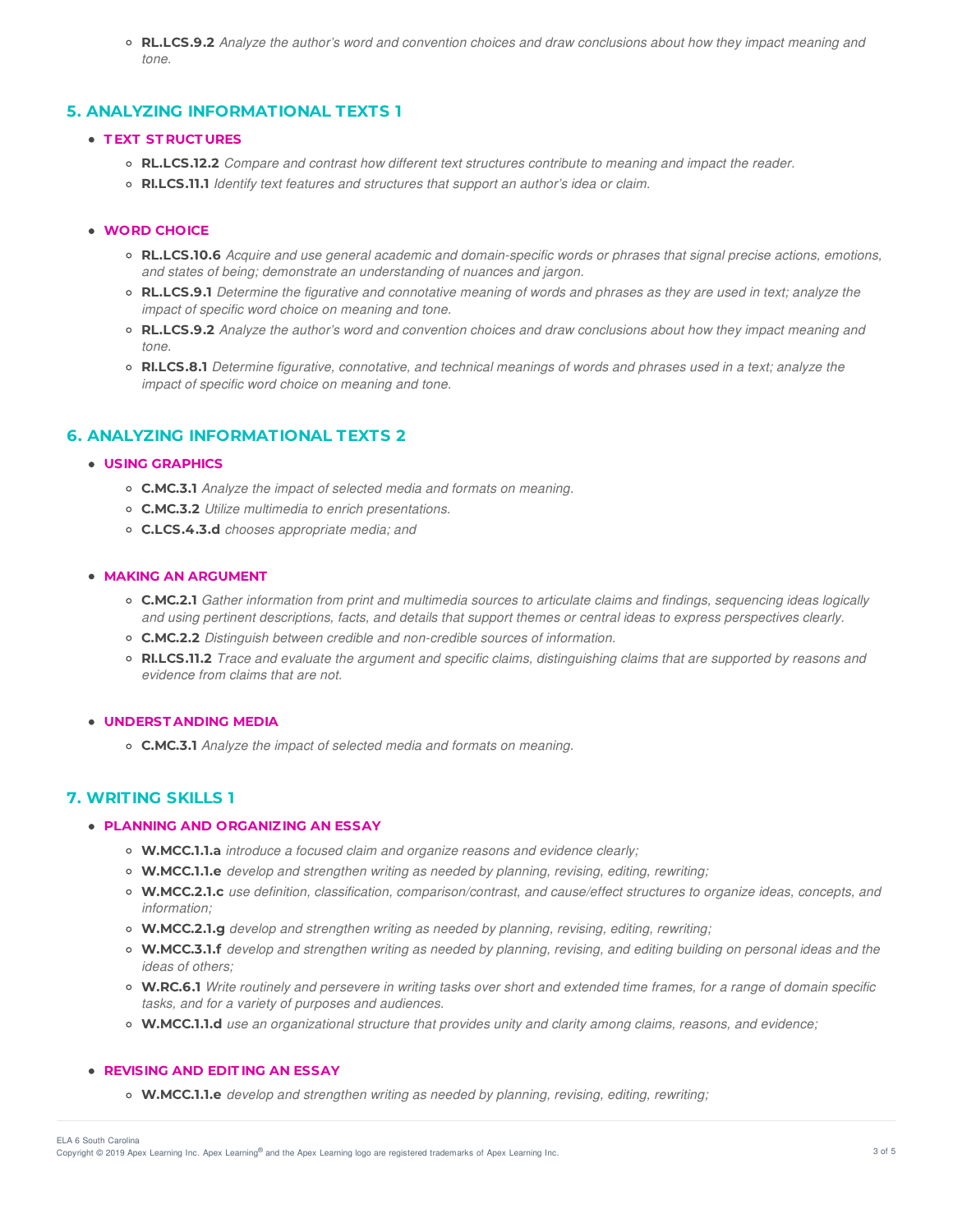- o W.MCC.3.1.f develop and strengthen writing as needed by planning, revising, and editing building on personal ideas and the *ideas of others;*
- **W.MCC.2.1.g** *develop and strengthen writing as needed by planning, revising, editing, rewriting;*

#### **EST ABLISHING A FORMAL ST YLE**

- **W.MCC.1.1.g** *establish and maintain a formal style; and*
- **W.MCC.2.1.l** *establish and maintain a style and tone authentic to the purpose; and*
- C.MC.2.4 Adapt speech to a variety of contexts and tasks, using standard English when indicated or appropriate.
- **W.L.4.1.e** *recognize variations from standard English in one's own and others' writing; and*
- **W.L.4.1.f** *identify and use strategies to improve expression in conventional language.*
- **W.MCC.1.1.e** *develop and strengthen writing as needed by planning, revising, editing, rewriting;*
- **W.MCC.2.1.g** *develop and strengthen writing as needed by planning, revising, editing, rewriting;*
- **W.MCC.2.1.k** *use precise language and domain-specific vocabulary to inform or explain the topic;*

#### **WRIT ING AND T ECHNOLOGY**

- **W.MCC.1.1.b** *use information from multiple print and multimedia sources;*
- **W.MCC.2.1.b** *use relevant information from multiple print and multimedia sources;*
- **W.MCC.2.1.e** *include formatting, graphics, and multimedia to aid comprehension;*

## **8. WRITING SKILLS 2**

**INT RODUCT IONS**

- **W.MCC.1.1.a** *introduce a focused claim and organize reasons and evidence clearly;*
- **W.MCC.2.1.a** *introduce a focused topic;*

## **CONCLUSIONS**

- **W.MCC.1.1.h** *provide a conclusion that follows from and supports the argument.*
- **W.MCC.2.1.m** *provide a concluding statement or section that follows the information or explanation presented.*

## **T RANSIT IONS**

- **W.MCC.2.1.j** *use appropriate transitions to clarify the relationships among ideas and concepts;*
- W.MCC.3.1.e use a variety of transition words, phrases, and clauses to convey sequence and signal shifts from one time *frame or setting to another;*

## **9. TYPES OF WRITING**

### **ARGUMENT AT IVE ESSAYS**

- **W.MCC.1.1.h** *provide a conclusion that follows from and supports the argument.*
- **W.MCC.1.1.a** *introduce a focused claim and organize reasons and evidence clearly;*
- **W.MCC.1.1.c** *support claims with clear reasons and relevant evidence, using credible sources and demonstrating an understanding of the topic or text;*

#### **EXPOSIT ORY ESSAYS**

- **W.MCC.2.1.b** *use relevant information from multiple print and multimedia sources;*
- **W.MCC.2.1.c** *use definition, classification, comparison/contrast, and cause/effect structures to organize ideas, concepts, and information;*
- **W.MCC.2.1.d** *use credible sources;*
- **W.MCC.2.1.f** *develop the topic with relevant facts, definitions, concrete details, quotations, or other information and examples;*
- **W.MCC.2.1.m** *provide a concluding statement or section that follows the information or explanation presented.*